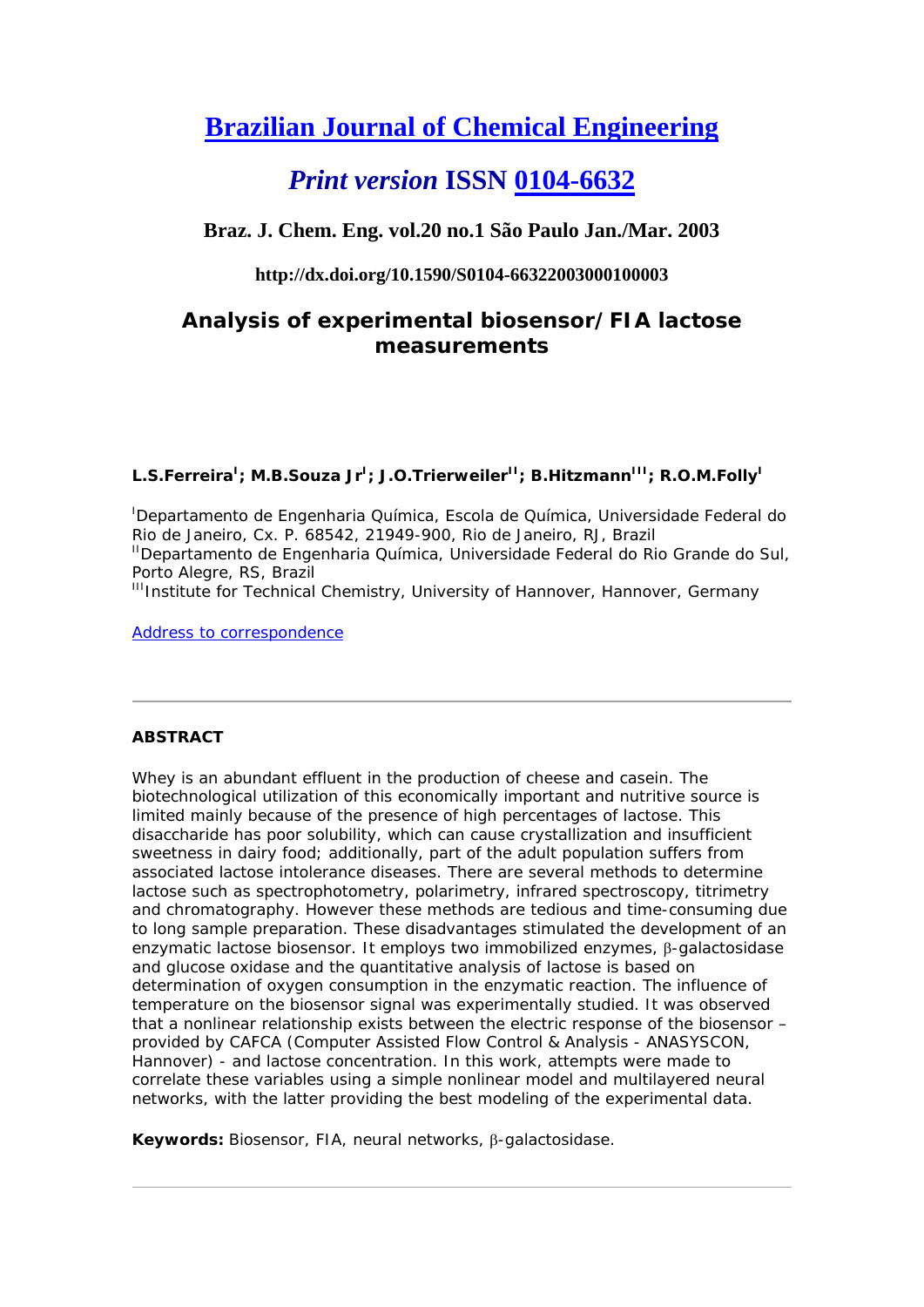## **INTRODUCTION**

Both traditional and modern methods of cheese manufacture produce a large amount of cheese whey (about 83% of the entire volume of milk used). Due to the high concentration of organic substances, mainly lactose and proteins (70% and 20% of total solids, respectively), cheese whey causes values of biochemical oxygen demand (BOD) in wastewater treatment plants to be high, varying from 30,000 to 60,000 mg/L (Ponsano & Castro-Gómez, 1995). The biotechnological utilization of this valuable feedstock is largely limited by lactose due to its poor solubility, insufficient sweetness and the problem of lactose intolerance. Hydrolysis of lactose to glucose and galactose by  $\beta$ -galactosidase (commonly known as lactase) would overcome some of these limitations and permit greater usage of whey (Szczodrak, 2000), including enzyme production.

Routine analysis in the food industry and the on-line control of bioprocesses require determination of several compounds in a fast and trustworthy way. Often these measurements are carried out by gas chromatography, high performance liquid chromatography, thin layer chromatography, enzymatic reactions or colorimetric determinations, but these analyses are time-consuming and require off-line procedures. During the past years, the development of flow injection analysis (FIA) and biosensors (Vega et al., 1998; Liu et al., 1998; Salgado et al., 1997; Liu and Li, 2000; Pasco et al., 1999; Folly et al., 1996) have contributed to reducing these difficulties.

On-line analysis can be done in two different ways: in-situ and ex-situ. In the first case, the sensor is taken to the sample, while in the second, the sample is taken to the sensor. If the sensors can not be sterilized or should be recalibrated or changed frequently, the second type is more highly recommended. The sample can be pumped continuously to the sensor (continuous flow analysis, CFA) or sequentially analyzed by injecting a defined sample volume into a buffer carrier flow that carries the sample to the sensor (flow injection analysis, FIA) (Scheper et al., 1994).

Several lactose biosensors are described in the literature. Table 1 describes some of them.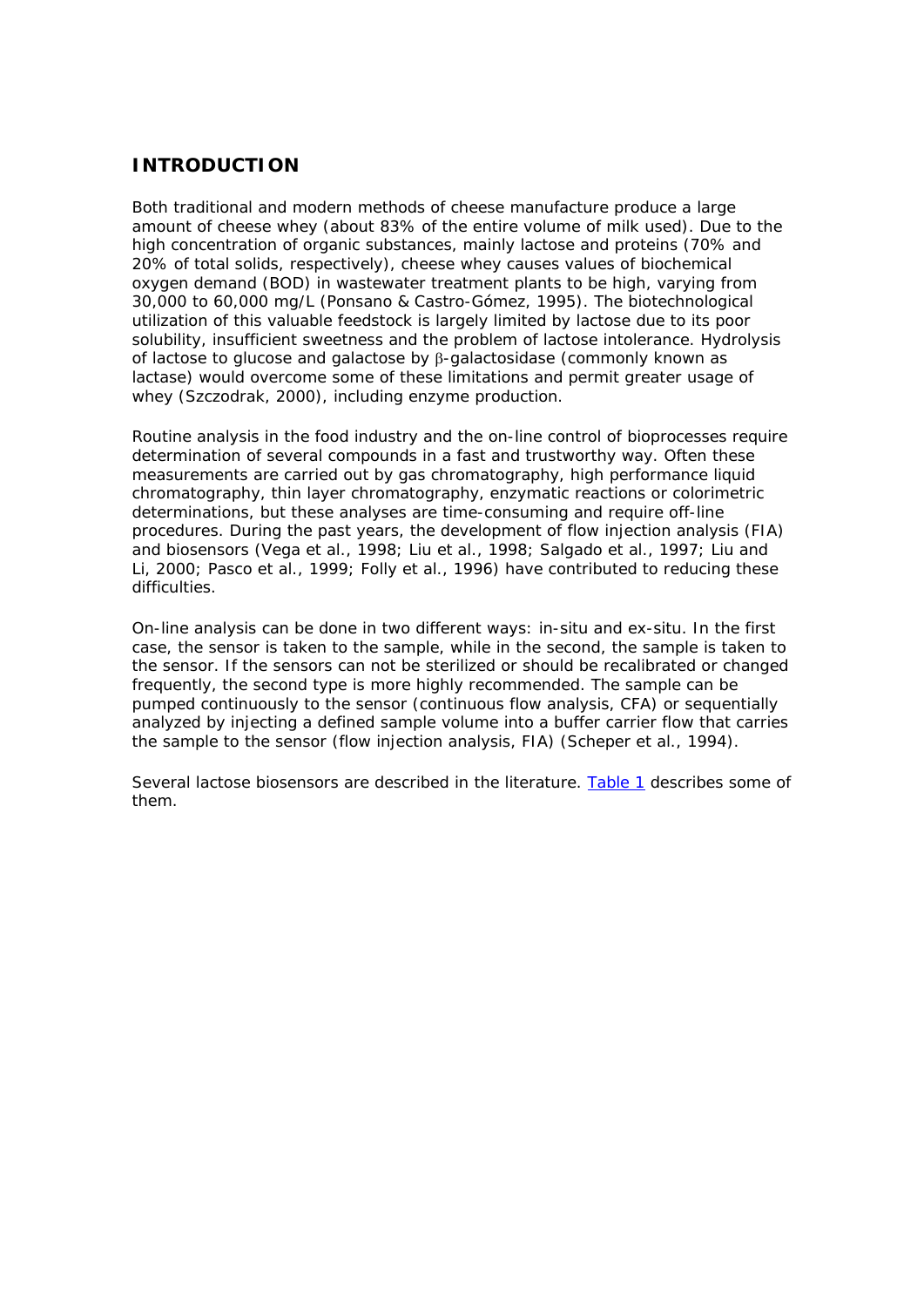| <b>Analytes</b>                   | Biological<br>Component                                                           | <b>Detector</b>              | Measurement<br>Range (g/L) | Reference                      |
|-----------------------------------|-----------------------------------------------------------------------------------|------------------------------|----------------------------|--------------------------------|
| lactose                           | β-galactosidase and<br>glucose oxidase                                            | $H_2O_2$<br>electrode        | Up to $17$                 | Pfeiffer et al. (1990)         |
| lactose<br>and glucose            | β-galactosidase, mutarotase<br>and<br>glucose oxidase                             | Oxygen<br>electrode          | $20 - 62$                  | Watanabe et al.<br>(1991)      |
| lactose                           | β-galactosidase and<br>glucose oxidase                                            | Screen-<br>printed electrode | $0 - 1.6$                  | Jäger and Bilitewski<br>(1994) |
| lactose                           | β-galactosidase and galactose<br>oxidase + NAD as a cofactor                      | Field Effect<br>Transistor   | $0 - 0.5$                  | Kullick et al. (1994)          |
| lactose                           | β-galactosidase and<br>Saccharomyces cerevisiae                                   | CO <sub>2</sub><br>electrode | Not known                  | Amárita et al. (1997)          |
| Glucose.<br>sucrose or<br>lactose | Gluconobacter oxydans,<br>Saccharomyces cerevisiae and<br>Kluyveromyces marxianus | Oxygen<br>electrode          | $0 - 1.4$                  | Švitel et al. (1998)           |
| lactose                           | $A - \beta$ -galactosidase and<br>galactose oxidase                               |                              | $0.3 - 1.7$                |                                |
|                                   | $B - \beta$ -galactosidase and<br>glucose oxidase                                 | $H_2O_2$<br>electrode        | $0.7 - 3.4$                | Adányi et al. (1999)           |
|                                   | $C - \beta$ -galactosidase, galactose<br>oxidase and glucose oxidase              |                              | $0.3 - 1.7$                |                                |

Table 1: Some contributions from the literature on lactose biosensors

Implementation of an automatic FIA system requires coordination of many components, such as mechanical and electronic devices (e.g. pumps, valves, transducers); a reaction which generates a suitable signal (e.g. biocatalysts, such as enzymes, antibodies); and a special program for monitoring and controlling each component of the system (Vega et al., 1998).

In this work, an enzymatic biosensor is studied for further use in the monitoring of substrate consumption during the production of lactase by Kluyveromyces marxianus from cheese whey. Lactase from that yeast was classified as GRAS – generally recognized as safe in 1977 (Holsinger and Kligerman, 1991). This biosensor is composed of two enzymes,  $\beta$ -galactosidase and glucose oxidase, and its enzymatic reaction can be seen below:



According to the equations above, the respective oxygen consumption is reliably monitored with a standard oxygen detector.

In order to use these biosensors, they must be calibrated. Temperature is shown to have a strong influence on them. Nonlinear models are used to interpret the biosensor signals.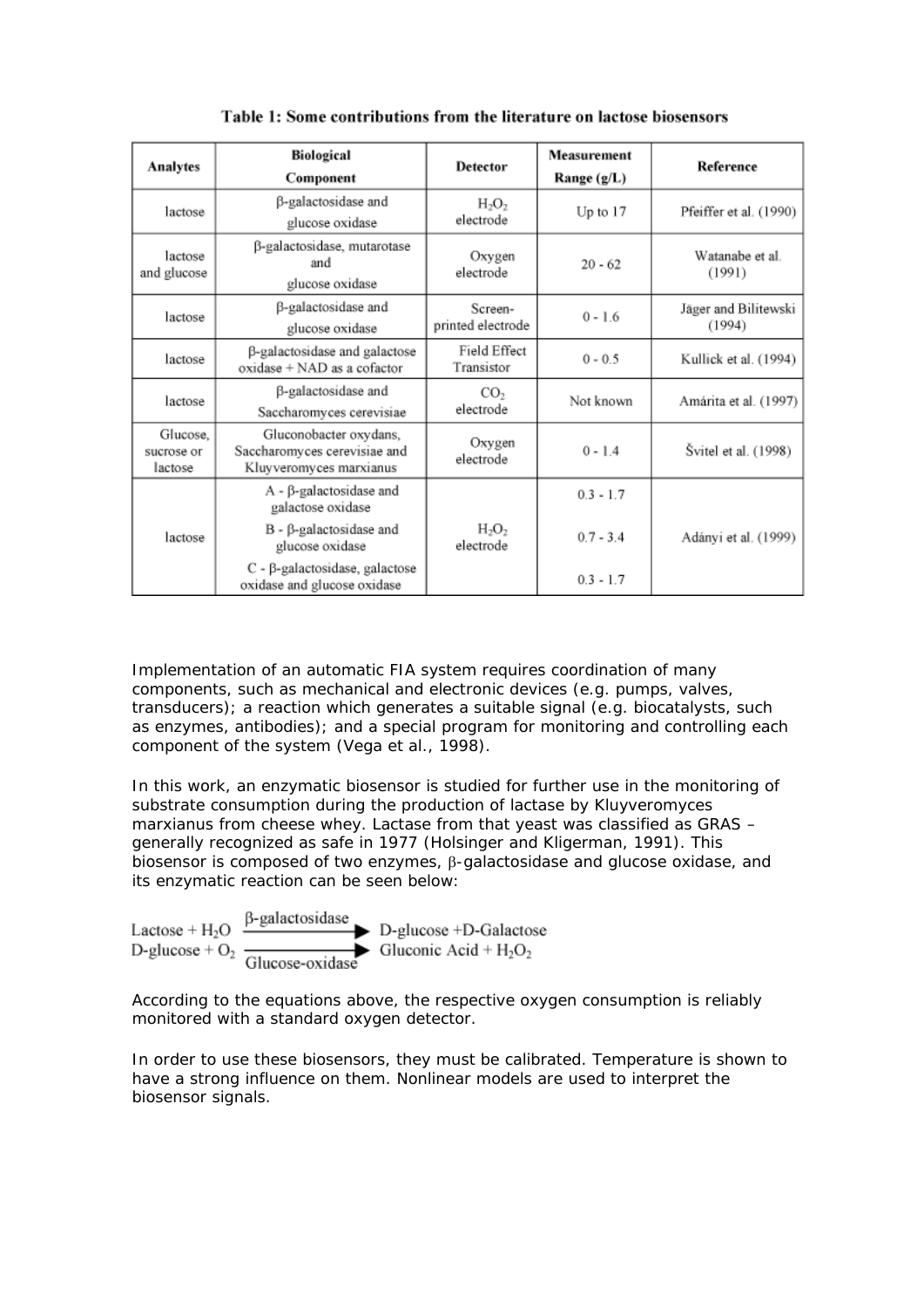## **MATERIALS AND METHODS**

#### **Catalytic Component, Cartridge and Reagents**

The cartridge was obtained from ANASYSCON (Hannover, Germany). All other chemicals were of analytical grade and were from Fluka, Merck and Riedel-de-Haën.

#### **Apparatus and Software**

The FIA system consisted of a Cole Parmer multichannel pump, a selector and injection valves from Knauer. A Clark-type oxygen electrode and amplifiers were also used. FIA tubes had an internal diameter of 0.8 mm, except for the sample loop, which was 0.5 mm.

The system was controlled by CAFCA software (ANASYSCON, Hannover, Germany), a software that fully automates the control system, performing the sampling uptake and evaluating the biosensor signals. CAFCA runs in MS-DOS mode with a AX5210 A/D card. The temperature was measured just after the oxygen electrode by a sensor type SEMI 833 ET. Phosphate buffer pH 5.8 (K<sub>2</sub>HPO<sub>4</sub> - 1.1 g/L, NaH<sub>2</sub>PO<sub>4</sub> -5.3 g/L, KCl – 1.8 g/L and EDTA – 1.5 g/L) was used as the carrier solution (Vega et al, 1998). A scheme is shown in Figure 1.



**Figure 1:** Calibration curve for lactose measurements

## **RESULTS AND DISCUSSION**

### **Calibration Curve**

Standard lactose solutions (1.0, 2.5, 5.0, 8.0 and 10 g/L) were used. Each experiment was conducted three times. The injection volume was  $25 \mu L$  and the flow rate was 2.0 mL/min. The temperature of the system was 20°C.

As can be seen in Figure 1, for a lactose concentration range up to 8 g/L, there is a linear output. A scheme of the measurements is shown in **Figure 2.**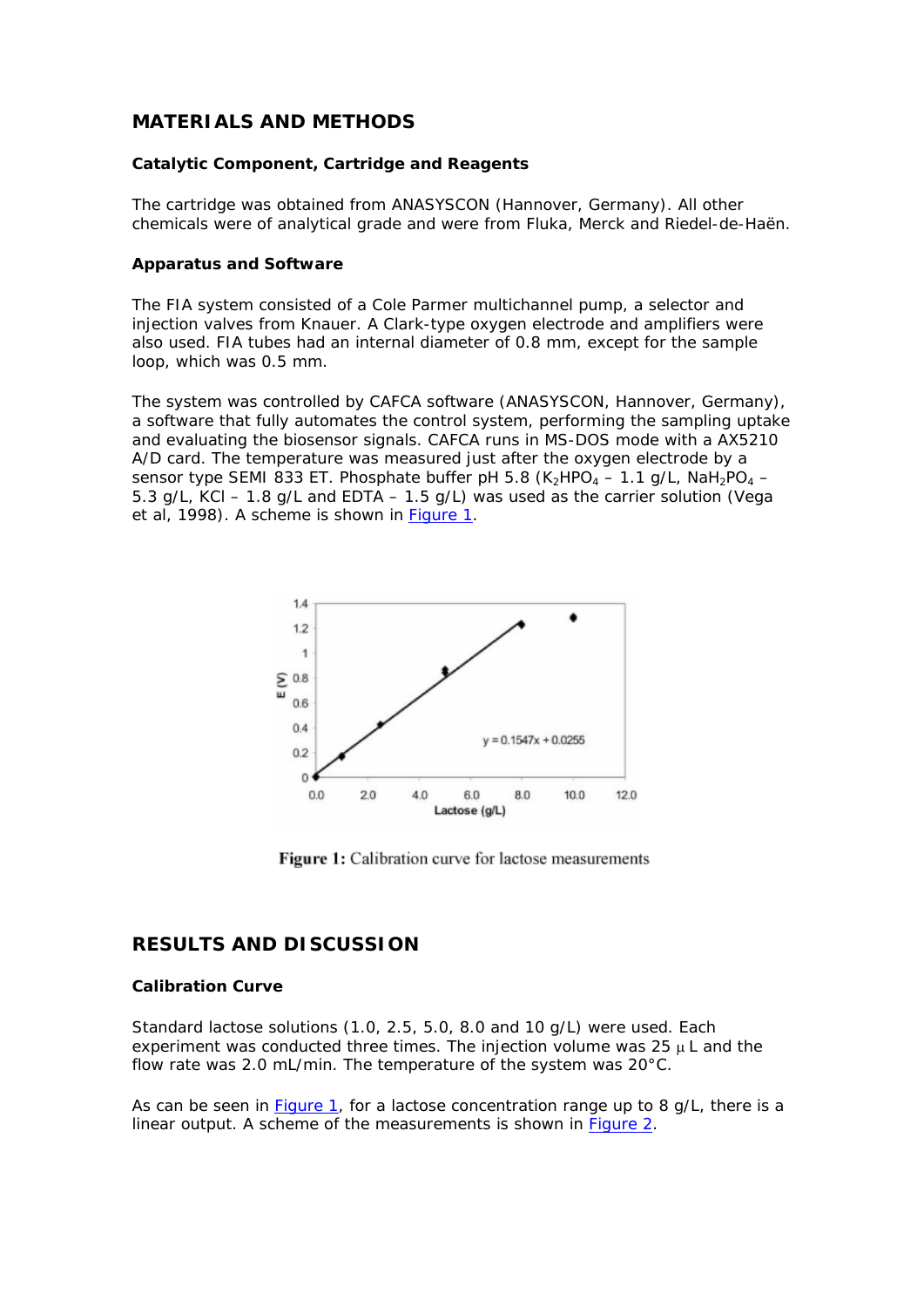

Figure 2: Scheme of biosensor measurements

#### **Influence of Temperature on Biosensor Response**

Measurements at different temperatures (21.8, 24.1, 28.2 and 30.9°C) are shown in **Figure 3.** It can be seen that temperature significantly affects the signal value, imposing a nonlinear behavior, which is stronger at higher temperatures and concentrations. A compensation for these effects is sought. Two alternatives are presented in the sequence.



Figure 3: Influence of temperature on lactose biosensor measurements.

### **(a) Exponential Fitting**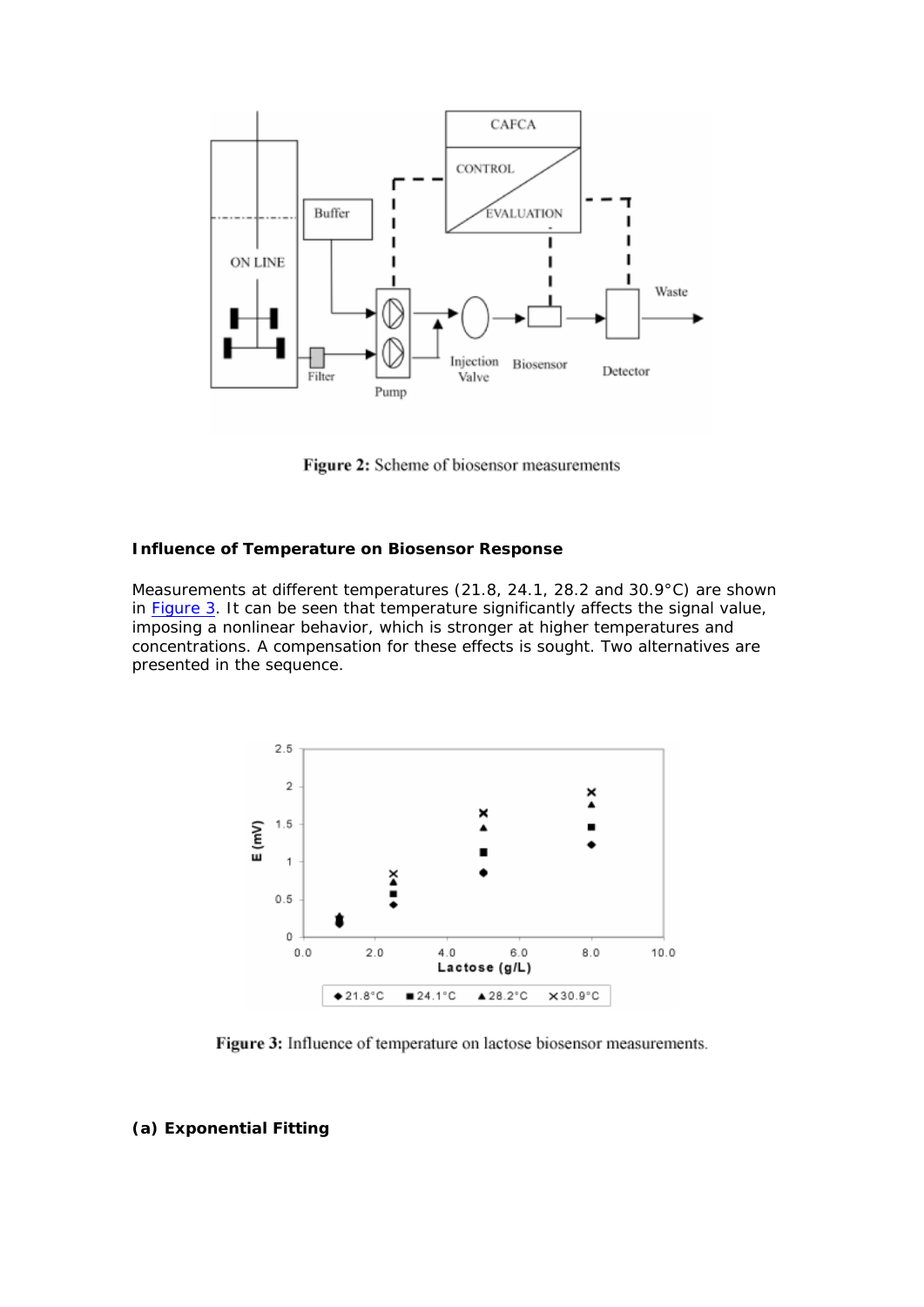Figure 4 shows the results of linear approximation of voltage related to concentration for these temperatures. For each one, two distinct fittings were done. One of them was assumed to have a null constant coefficient.



Figure 4: Linear fitting of the biosensor measurements

It can be assumed that the slope related to the null constant coefficient fitting is the most realistic one, since oxygen consumption is not expected in the absence of lactose. The slope at each temperature (alfa) was recorded.

The fitting of alfa to temperature (1/T) was done using the expression below:

 $ln(alfa) = A2/(T+273.15)^{2} + A1/(T+273.15) + A0$  (1)

Results are shown in **Figure 5**. The quadratic dependence on the reciprocal of T (1/T) was accepted as the most correct because of the prediction of a slower enzyme activity (related to the slope of the curve) at higher temperatures. Therefore, the final adjusted expression that relates the signal (in V) to temperature (K) and lactose concentration (g/L) is

$$
E[V] = (exp(-4.399x108 (1/T[K])2 ++2.88x105 (1/T[K]) - 4.71x102) * C[g/L]
$$
\n(2)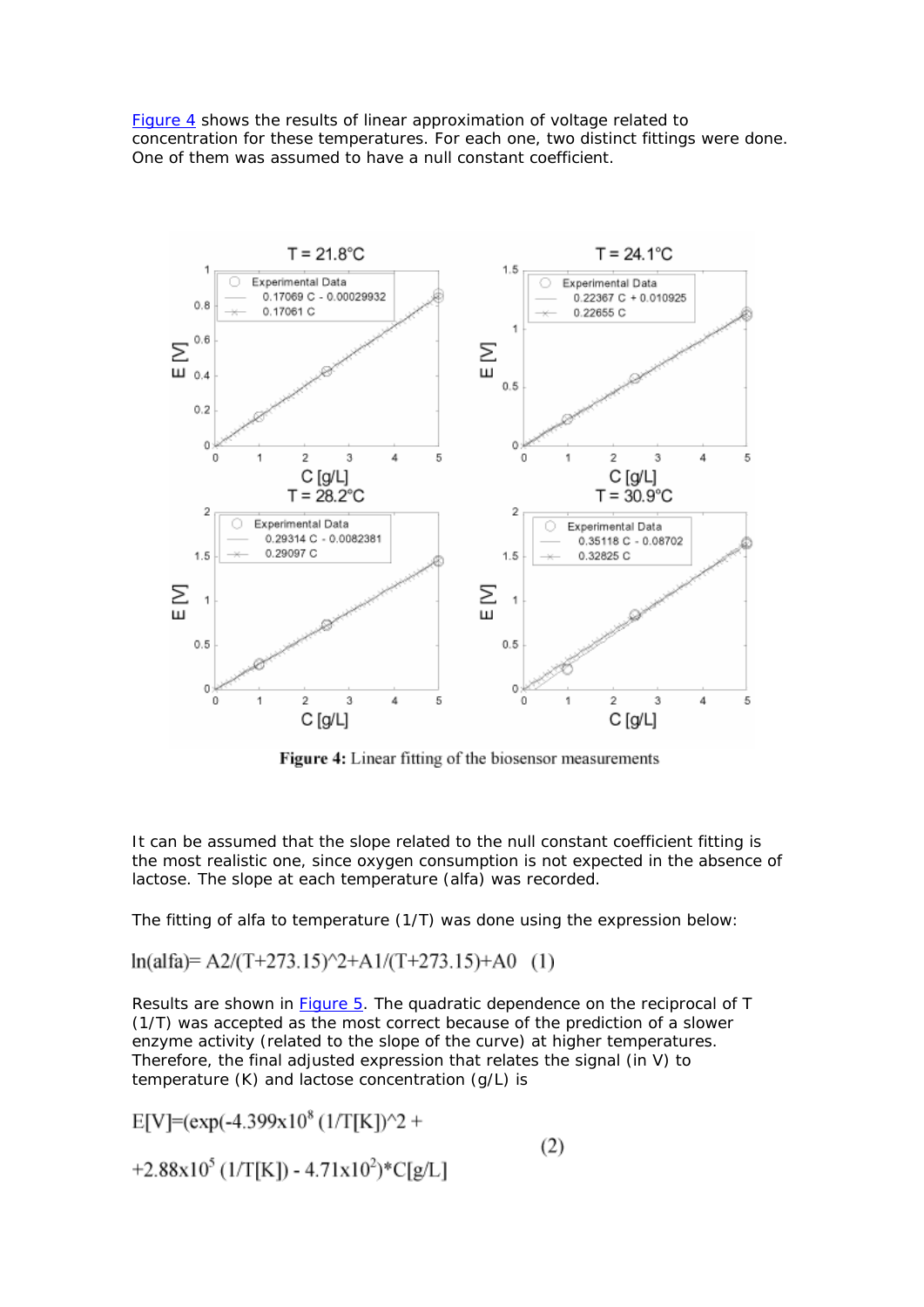

Figure 5: Nonlinear fitting for slope

### **(b) Neural Network**

Neural networks had been used previously to interpret biosensor measurements (Ferreira et al., 2001). However, here the intention is to use them with varying temperature.

Multilayered neural networks were employed. For training, the conjugate gradient method (Leonard and Kramer, 1990) was used. The nets had two neurons in the input layer (temperature and lactose concentration) and one neuron in the output layer (biosensor signal). The best results were obtained for three neurons in the hidden layer.

Eq. (2) was used to calculate the biosensor signal for the exponential fitting. The results of the exponential fitting for a lactose concentration of 8 g/L were outside of the linear range and therefore were not included in the derivation of Eq. (2).

Errors for both fittings were calculated and plotted in Figures 6 and 7. It can be seen that the errors and consequently the prediction values of neural networks are better than those for exponential fitting, especially for values outside of the linear range, which can not be considered in the exponential fitting.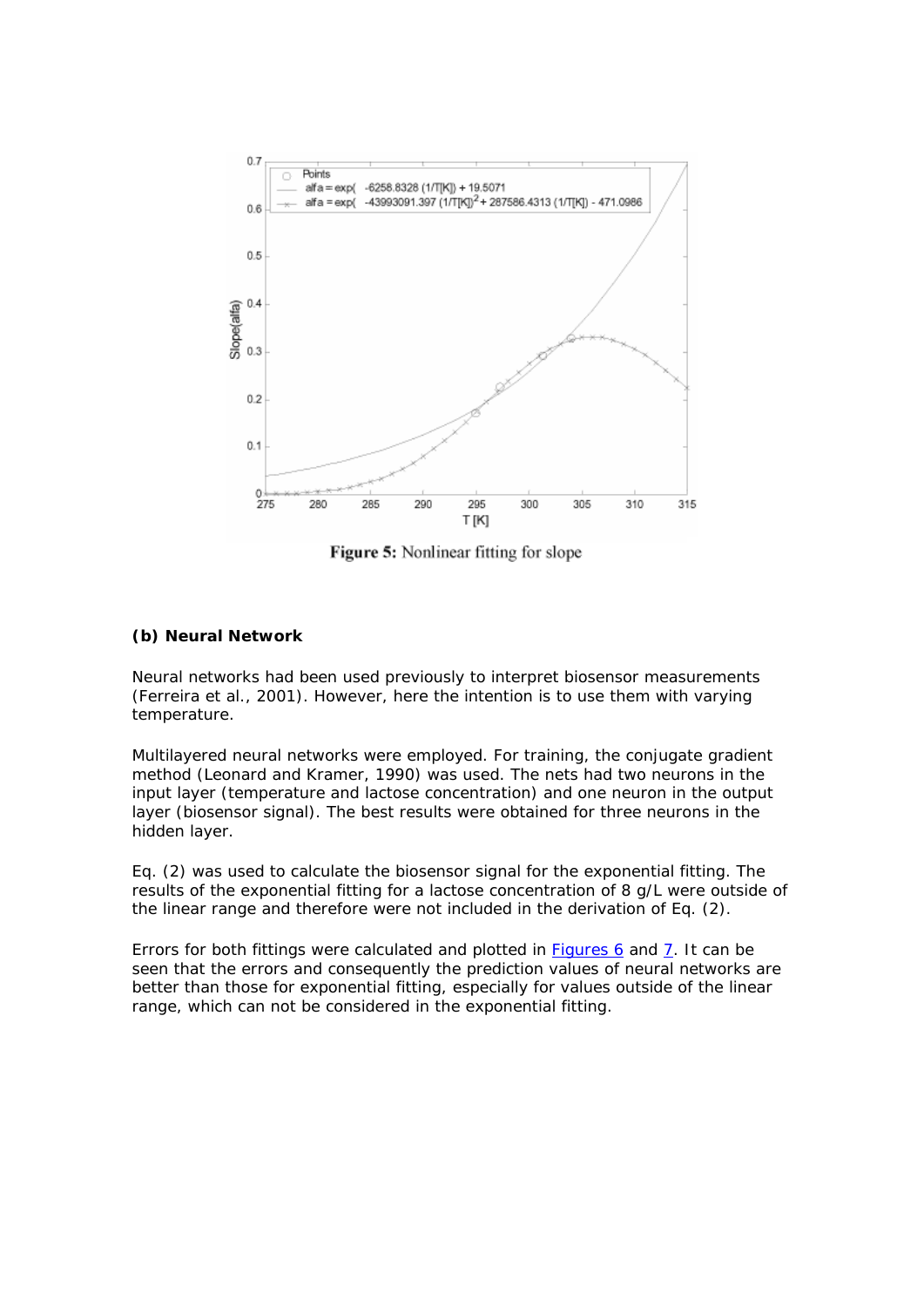

Figure 6: Error for exponential fitting



Figure 7: Error for neural network fitting

## **CONCLUSIONS**

A nonlinear behavior was experimentally observed as the temperature and concentration increased. This was due to the fact that the activities of the enzymes were temperature-dependent. Additionally, a saturation phenomenon appears at higher concentrations. In order to deal with this, the FIA system should be operated at constant temperature and restricted sample concentrations. The alternative presented here is to automatically compensate for these effects of temperature, using nonlinear correlations. Neural nets offered the best results.

The functioning of the sensor was stable and it had a short time response, demonstrating that it is an appropriate instrument for applications in the control of the bioprocess described above.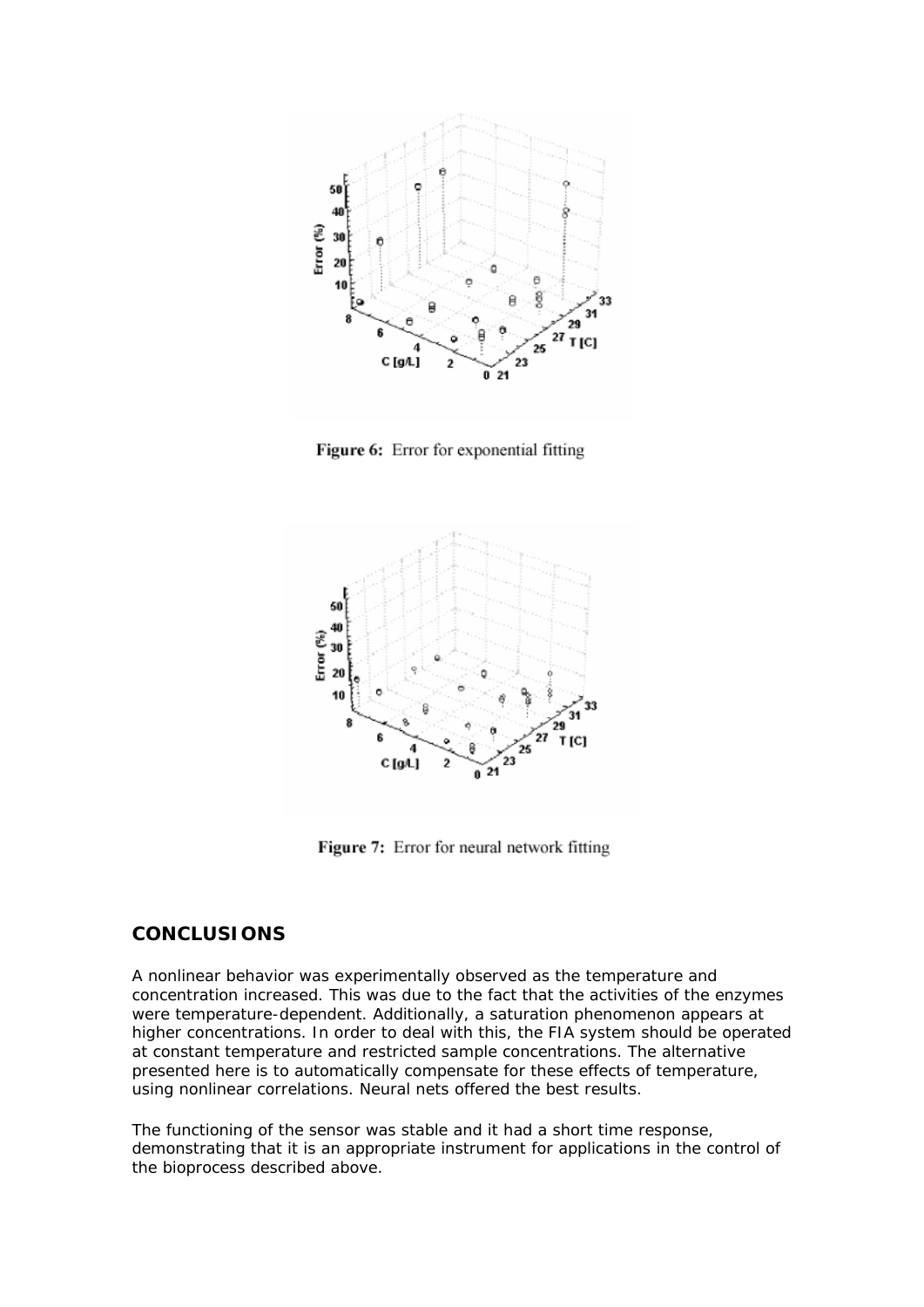## **ACKNOWLEDGMENTS**

This work was supported by CNPq, FAPERGS and the PROBRAL (CAPES/DAAD) research program.

## **REFERENCES**

Adányi, N., Szabó, E. E., Váradi, M. (1999). Multi-enzyme Biosensors with Amperometric Detection for Determination of Lactose in Milk and Dairy Products. Eur. Food Res. Technol.**,** 209, 220-226. [ Links ]

Amárita, F., Fernández, C. R., Alkorta, F. (1997). Hybrid Biosensors to Estimate Lactose in Milk. Analytica Chimica Acta, 349, 153-158. [Links]

Ferreira, L. S., De Souza Jr., M. B., Folly, R. O. M. (2001). Development of an Alcohol Control System Based on Biosensor Measurements Interpreted by Neural Networks. Sensor and Actuators B, 75  $(3)$ , 166-171. [ Links ]

Folly, R. O. M., Valdman, B., Valero, F., Solá, C. (1996). Potentiometric Sensor for on line Glucose Determination. Biotechnology Techniques, 10(11), 867- 870. [ Links ]

Holsinger, V. H., Kligerman, A. E. (1991). Applications of Lactase in Dairy Foods and Other Foods Containing Lactose. Food Technology, January, 92- 95. [ **Links** ]

Jäger, A., Bilitewski, U. (1994). Screen-printed Enzyme Electrode for the Determination of Lactose. Analyst, 119, 1251-1255. [Links ]

Kullick, T., Beyer, M., Henning, J., Lerch, T., Quack, R., Zeitz, A., Hitzmann, B., Scheper, T., Schürgel, K. (1994). Application of Enzyme Field-effect Transistor Sensor Arrays as Detectors in a Flow-injection System for Simultaneous Monitoring of Medium Components. Part I. Preparation and Calibration. Analytica Chimica Acta, 296, 263–269. [Links ]

Leonard, J., Kramer, M. A. (1990). Improvement of the Backpropagation Algorithm for Training Neural Networks. Computers Chemical Engineering, 14 (3), 337- 341. [ Links ]

Liu, H., Li, H., Ying, T., Sun, K., Qin, Y., Qi, D. (1998). Amperometric Biosensor Sensitive to Glucose and Lactose Based on Co-immobilization of Ferrocene, Glucose  $oxidase, \beta$ -galactosidase and Mutarotase in  $\beta$ -cyclodextrin Polymer. Anal. Chim. Acta, 358, 137-144. [Links ]

Liu, J., Li, G. (2000). Application of Biosensors for Diagnostic Analysis and Bioprocess Monitoring, Sensors and Actuators, 65, 26-31. [Links]

Pasco, N., Jeffries, C. , Davies, Q., Downard, A. J., Roddick-Lanzilotta, A. D., Gorton, L. (1999). Characterisation of a Thermophilic L-glutamate Dehydrogenase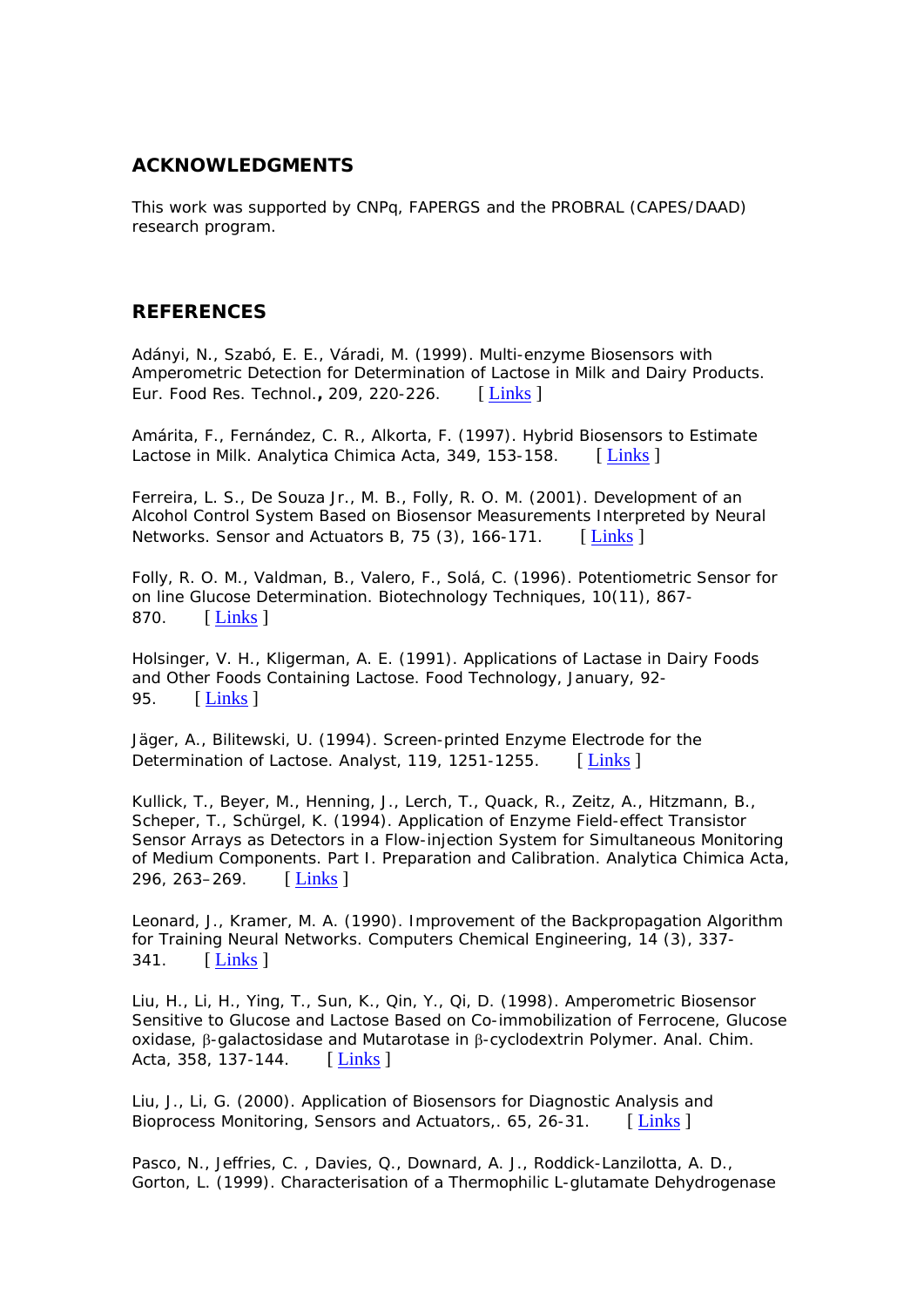Biosensor for Amperometric Determination of L-glutamate by Flow Injection Analysis, Biosensors & Bioelectronics, 14, 171-178. [ Links ]

Pfeiffer, D., Ralis, E. V., Makower, A., Scheller, F. W. (1990). Amperometric Bienzyme Based Biosensor for the Detection of Lactose – Characterization and Application., J. Chem. Tech. Biotechnol., 49, 255-265. [Links]

Ponsano, E. H. G., Castro-Gómez, R. J. H. (1995). Fermentação do Soro de Queijo por Kluyveromyces fragilis como uma Alternativa Tecnológica para a Redução de sua Capacidade Poluente. Ciência e Tecnologia de Alimentos**,** Campinas, 15, 170- 173. [ Links ]

Salgado, A. M., Folly, R. O. M., Valdman, B., Valero, F. (1997). Development of a Sucrose Enzymatic Biosensor, Biotechnology Technique, 12 (4), 305- 307. [ Links ]

Scheper, T., Plötz, F., Müller, C, Hitzmann, B. (1994). Sensors as Components of Integrated Analytical Systems. Trends in Biotechnology, 12, 42–46. [Links]

Svitel, J., Curilla, O., Tkác J. (1998). Microbial Cell-based Biosensor for Sensing Glucose, Sucrose or Lactose. Biotechnol. Appl. Biochem., 27, 153-158. [Links]

Szczodrak, J. (2000). Hydrolysis of Lactose in Whey Permeate by Immobilized  $\beta$ galactosidase from Kluyveromyces fragilis. Journal of Molecular Catalysis B: Enzymatic, 10, 631-637. [ Links ]

Vega, F. A.; Núñez, C. G., Weigel, B., Hitzmann, B., Ricci, J. C. D. (1998). On-line Monitoring of Galactoside Conjugates and Glycerol by Flow Injection Analysis. Analytica Chimica. Acta, 373, 57 - 62.  $\left[\text{Links}\right]$ 

Watanabe, E., Takagi, M., Takei, S., Hoshi, M., Shu-gui, C. (1991). Development of Biosensors for the Simultaneous Determination of Sucrose and Glucose, Lactose and Glucose, and Starch and Glucose. Biotechnology and Bioengineering, 38, 99- 103. [ Links ]